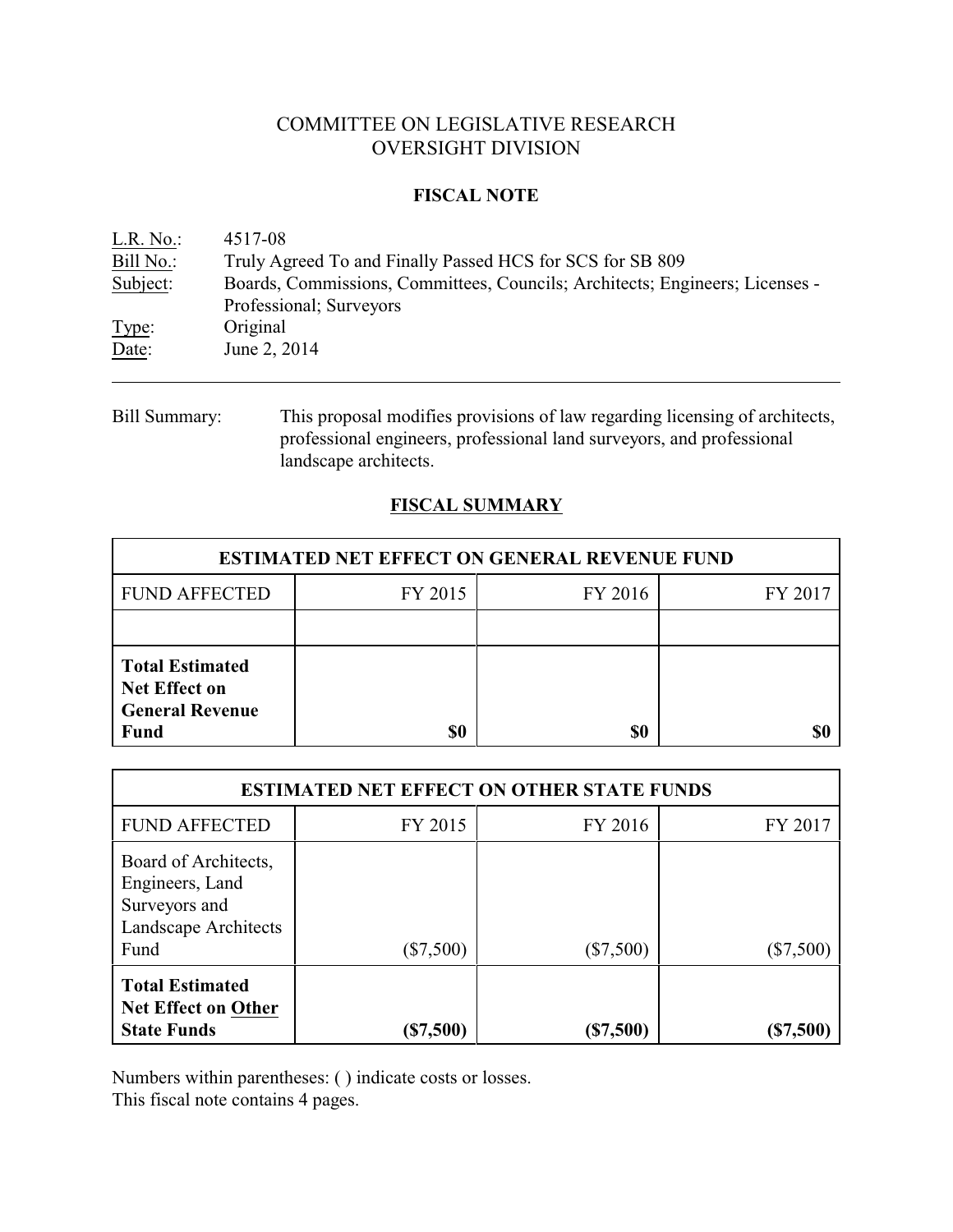L.R. No. 4517-08 Bill No. Truly Agreed To and Finally Passed HCS for SCS for SB 809 Page 2 of 4 June 2, 2014

| <b>ESTIMATED NET EFFECT ON FEDERAL FUNDS</b>                               |         |         |         |  |  |
|----------------------------------------------------------------------------|---------|---------|---------|--|--|
| <b>FUND AFFECTED</b>                                                       | FY 2015 | FY 2016 | FY 2017 |  |  |
|                                                                            |         |         |         |  |  |
|                                                                            |         |         |         |  |  |
| <b>Total Estimated</b><br><b>Net Effect on All</b><br><b>Federal Funds</b> | \$0     | \$0     |         |  |  |

| <b>ESTIMATED NET EFFECT ON FULL TIME EQUIVALENT (FTE)</b>    |         |         |         |  |  |
|--------------------------------------------------------------|---------|---------|---------|--|--|
| <b>FUND AFFECTED</b>                                         | FY 2015 | FY 2016 | FY 2017 |  |  |
|                                                              |         |         |         |  |  |
|                                                              |         |         |         |  |  |
| <b>Total Estimated</b><br><b>Net Effect on</b><br><b>FTE</b> |         |         |         |  |  |

 $\Box$  Estimated Total Net Effect on All funds expected to exceed \$100,000 savings or (cost).

 $\Box$  Estimated Net Effect on General Revenue Fund expected to exceed \$100,000 (cost).

| <b>ESTIMATED NET EFFECT ON LOCAL FUNDS</b> |         |         |         |  |
|--------------------------------------------|---------|---------|---------|--|
| FUND AFFECTED                              | FY 2015 | FY 2016 | FY 2017 |  |
| <b>Local Government</b>                    | \$0     | \$0     |         |  |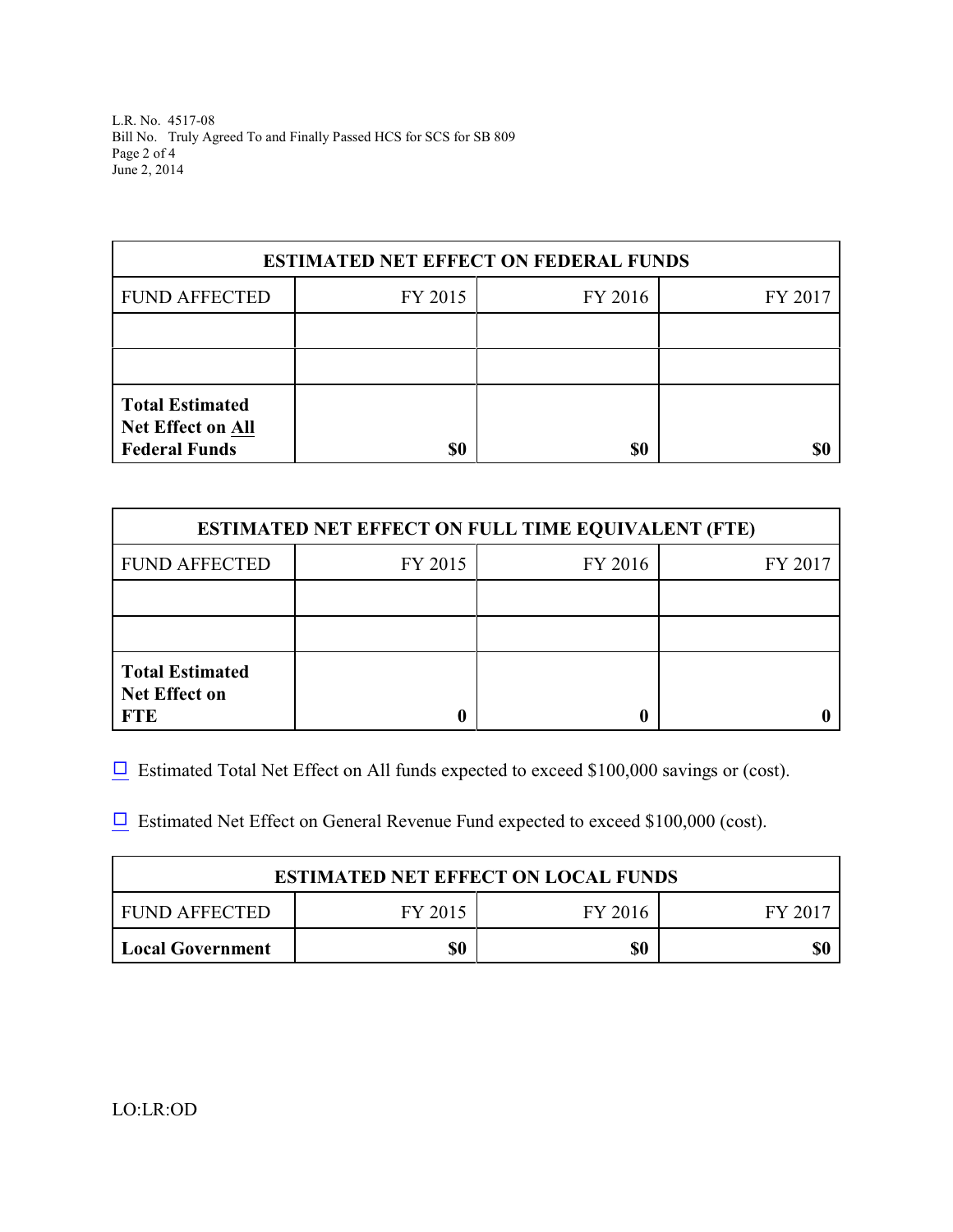L.R. No. 4517-08 Bill No. Truly Agreed To and Finally Passed HCS for SCS for SB 809 Page 3 of 4 June 2, 2014

### **FISCAL ANALYSIS**

#### ASSUMPTION

Officials from the **Department of Insurance, Financial Institutions and Professional Registration** assume that this legislation increases the per diem for board members on the Board of Architects, Engineers, Land Surveyors and Landscaped Architects by \$25 for each day devoted to the affairs of the board. With the per diem increase, the board will incur increased personal services expenses. The board meets in person, for two days at minimum, four times per year or 8 working days per year. Prior to each board meeting, agendas and supporting documents are sent to each board member to review, which takes 10 hours on average per meeting. With four meetings a year, this equates to an additional 5 working days a year. They also send electronically, a weekly packet of board materials to the board members every Friday for their review taking one hour on average, 7 working days per year. The total number of working days per year calculated per board members is 20 days. There are 15 members currently serving on the Board of Architects, Engineers, Land Surveyors and Landscaped Architects. This will increase the board costs by \$7,500, annually (15 Members X 20 Days X \$25).

Officials from the **Department of Natural Resources** and **Administrative Hearing Commission** each assume the current proposal will not fiscally impact their respective agencies.

| FISCAL IMPACT - State Government                                                                                                                    | FY 2015<br>$(10 \text{ Mo.})$ | FY 2016     | FY 2017     |
|-----------------------------------------------------------------------------------------------------------------------------------------------------|-------------------------------|-------------|-------------|
| <b>BOARD OF ARCHITECTS,</b><br><b>ENGINEERS, LAND SURVEYORS</b><br><b>AND LANDSCAPE ARCHITECTS</b><br><b>FUND</b>                                   |                               |             |             |
| Costs - Per Diem Increase for Board<br>Members                                                                                                      | $(\$7,500)$                   | $(\$7,500)$ | $(\$7,500)$ |
| <b>ESTIMATED NET EFFECT ON</b><br><b>BOARD OF ARCHITECTS,</b><br><b>ENGINEERS, LAND SURVEYORS</b><br><b>AND LANDSCAPE ARCHITECTS</b><br><b>FUND</b> | (S7,500)                      | ( \$7,500)  | (\$7,500)   |